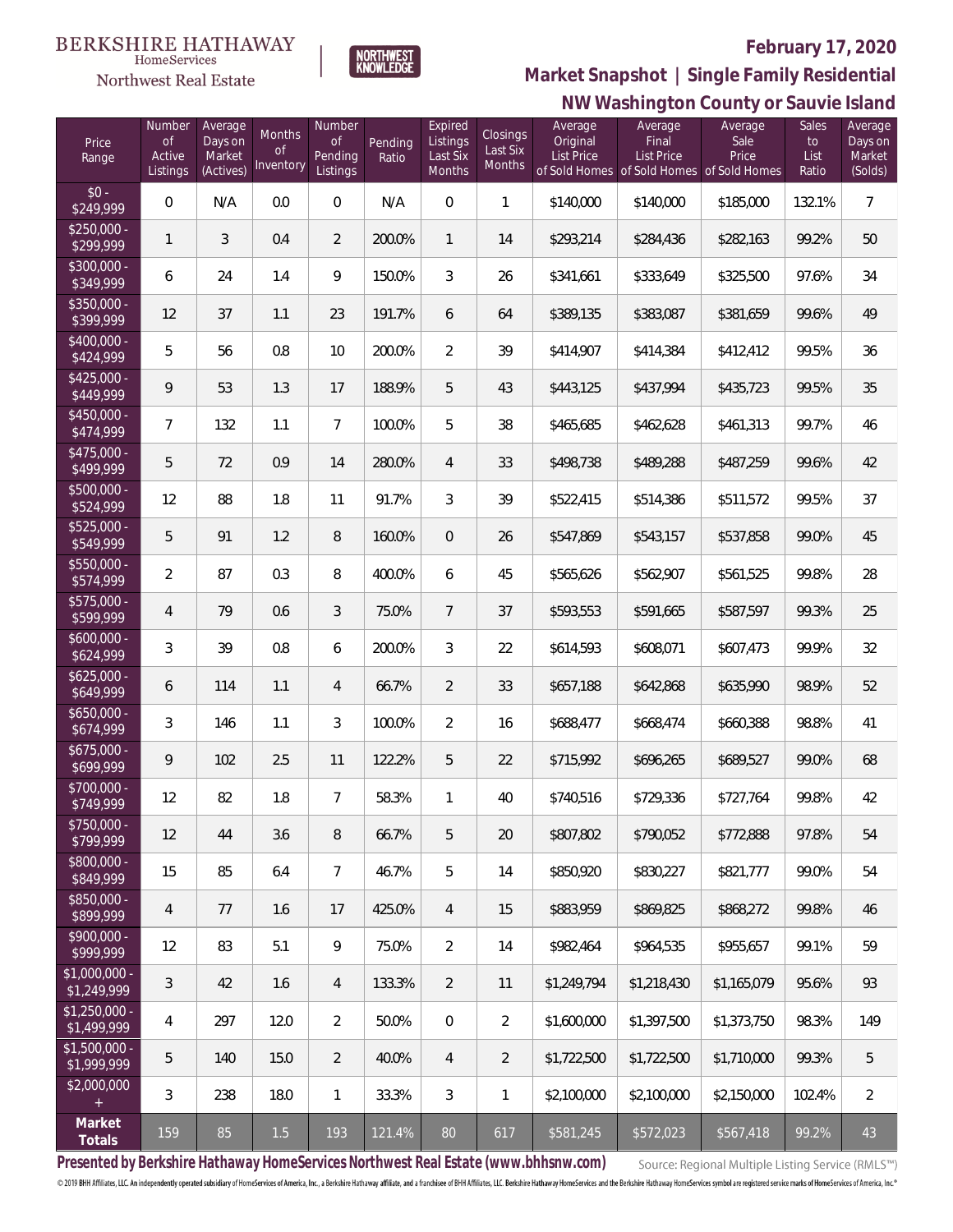### **February 17, 2020**

**Beaverton, Aloha**



**Market Snapshot | Single Family Residential**

#### $\label{lem:sevices} \textsc{Home} \textsc{Service} \textsc{s}$ Northwest Real Estate

| Price<br>Range            | Number<br><b>of</b><br>Active<br>Listings | Average<br>Days on<br>Market<br>(Actives) | Months<br><b>of</b><br>Inventory | Number<br>$\mathsf{of}$<br>Pending<br>Listings | Pending<br>Ratio | Expired<br>Listings<br>Last Six<br>Months | <b>Closings</b><br>Last Six<br>Months | Average<br>Original<br><b>List Price</b> | Average<br>Final<br>List Price<br>of Sold Homes of Sold Homes of Sold Homes | Average<br>Sale<br>Price | Sales<br>to<br>List<br>Ratio | Average<br>Days on<br>Market<br>(Solds) |
|---------------------------|-------------------------------------------|-------------------------------------------|----------------------------------|------------------------------------------------|------------------|-------------------------------------------|---------------------------------------|------------------------------------------|-----------------------------------------------------------------------------|--------------------------|------------------------------|-----------------------------------------|
| $$0 -$<br>\$274,999       | $\mathbf{1}$                              | 45                                        | 0.2                              | 9                                              | 900.0%           | 1                                         | 31                                    | \$264,719                                | \$260,558                                                                   | \$255,016                | 97.9%                        | 40                                      |
| $$275,000 -$<br>\$299,999 | $\overline{7}$                            | 58                                        | 1.0                              | 8                                              | 114.3%           | 6                                         | 43                                    | \$296,445                                | \$290,651                                                                   | \$287,799                | 99.0%                        | 43                                      |
| $$300,000 -$<br>\$324,999 | 5                                         | 12                                        | 0.6                              | 10                                             | 200.0%           | 6                                         | 48                                    | \$314,287                                | \$312,156                                                                   | \$311,786                | 99.9%                        | 24                                      |
| $$325,000 -$<br>\$349,999 | $7\overline{ }$                           | 21                                        | 0.4                              | 27                                             | 385.7%           | 8                                         | 95                                    | \$340,481                                | \$337,965                                                                   | \$336,999                | 99.7%                        | 23                                      |
| $$350,000 -$<br>\$374,999 | 9                                         | 31                                        | 0.6                              | 18                                             | 200.0%           | 10                                        | 96                                    | \$367,833                                | \$360,647                                                                   | \$362,126                | 100.4%                       | 31                                      |
| $$375,000 -$<br>\$399,999 | 12                                        | 60                                        | 0.6                              | 27                                             | 225.0%           | 13                                        | 130                                   | \$395,853                                | \$388,766                                                                   | \$385,961                | 99.3%                        | 36                                      |
| $$400,000 -$<br>\$424,999 | 10                                        | 90                                        | 0.5                              | 26                                             | 260.0%           | 3                                         | 110                                   | \$417,080                                | \$411,310                                                                   | \$410,706                | 99.9%                        | 36                                      |
| $$425,000 -$<br>\$449,999 | 14                                        | 30                                        | 0.9                              | 34                                             | 242.9%           | 5                                         | 92                                    | \$440,895                                | \$436,074                                                                   | \$434,412                | 99.6%                        | 28                                      |
| $$450,000 -$<br>\$474,999 | 8                                         | 18                                        | 0.7                              | 12                                             | 150.0%           | 8                                         | 67                                    | \$469,932                                | \$462,782                                                                   | \$460,886                | 99.6%                        | 39                                      |
| $$475,000 -$<br>\$499,999 | 13                                        | 93                                        | 1.4                              | 20                                             | 153.8%           | 9                                         | 56                                    | \$498,880                                | \$490,136                                                                   | \$487,110                | 99.4%                        | 35                                      |
| $$500,000 -$<br>\$524,999 | 5                                         | 76                                        | 0.5                              | 10                                             | 200.0%           | 5                                         | 61                                    | \$524,257                                | \$516,190                                                                   | \$511,377                | 99.1%                        | 45                                      |
| $$525,000 -$<br>\$549,999 | 6                                         | 50                                        | 0.8                              | 14                                             | 233.3%           | $\overline{7}$                            | 44                                    | \$549,127                                | \$538,966                                                                   | \$536,306                | 99.5%                        | 69                                      |
| $$550,000 -$<br>\$574,999 | 19                                        | 59                                        | 3.3                              | 8                                              | 42.1%            | 6                                         | 35                                    | \$569,755                                | \$567,804                                                                   | \$564,372                | 99.4%                        | 56                                      |
| $$575,000 -$<br>\$599,999 | 9                                         | 26                                        | 1.5                              | 15                                             | 166.7%           | 5                                         | 36                                    | \$599,094                                | \$591,009                                                                   | \$583,995                | 98.8%                        | 47                                      |
| $$600,000 -$<br>\$624,999 | $\overline{7}$                            | 115                                       | 2.3                              | 5                                              | 71.4%            | 4                                         | 18                                    | \$617,933                                | \$610,827                                                                   | \$609,524                | 99.8%                        | 53                                      |
| $$625,000 -$<br>\$649,999 | 8                                         | 94                                        | 4.8                              | $\overline{2}$                                 | 25.0%            | $\overline{0}$                            | 10                                    | \$644,175                                | \$642,175                                                                   | \$639,275                | 99.5%                        | 51                                      |
| $$650,000 -$<br>\$674,999 | $\overline{7}$                            | 71                                        | 7.0                              | 0                                              | 0.0%             | 0                                         | 6                                     | \$671,608                                | \$665,775                                                                   | \$662,240                | 99.5%                        | 65                                      |
| $$675,000 -$<br>\$699,999 | 14                                        | 73                                        | 9.3                              | 8                                              | 57.1%            | 3                                         | 9                                     | \$687,938                                | \$685,272                                                                   | \$682,777                | 99.6%                        | 44                                      |
| $$700,000 -$<br>\$724,999 | $\overline{2}$                            | 99                                        | 4.0                              | 4                                              | 200.0%           | $\overline{0}$                            | 3                                     | \$708,295                                | \$694,962                                                                   | \$703,202                | 101.2%                       | 139                                     |
| $$725,000 -$<br>\$749,999 | $\sqrt{3}$                                | 101                                       | 2.6                              | $\mathbf{1}$                                   | 33.3%            | 3                                         | 7                                     | \$760,778                                | \$737,978                                                                   | \$734,454                | 99.5%                        | 67                                      |
| $$750,000 -$<br>\$799,999 | $\overline{7}$                            | 123                                       | 4.7                              | 6                                              | 85.7%            | $\overline{0}$                            | 9                                     | \$789,939                                | \$785,494                                                                   | \$772,589                | 98.4%                        | 25                                      |
| $$800,000 -$<br>\$849,999 | $\overline{2}$                            | 16                                        | 2.4                              | 0                                              | 0.0%             | $\mathbf{1}$                              | 5                                     | \$857,770                                | \$857,770                                                                   | \$822,480                | 95.9%                        | 25                                      |
| \$850,000 -<br>\$899,999  | $\mathbf{1}$                              | 30                                        | 1.5                              | $\overline{2}$                                 | 200.0%           | $\mathbf{0}$                              | 4                                     | \$899.697                                | \$880,947                                                                   | \$874,722                | 99.3%                        | 63                                      |
| $$900,000 -$<br>\$999,999 | $\mathbf{1}$                              | 18                                        | 3.0                              | 0                                              | 0.0%             | $\mathbf{1}$                              | $\overline{2}$                        | \$1,049,000                              | \$949,450                                                                   | \$935,000                | 98.5%                        | 164                                     |
| \$1,000,000<br>$+$        | 10                                        | 89                                        | 30.0                             | 4                                              | 40.0%            | $\overline{2}$                            | $\overline{2}$                        | \$1,335,450                              | \$1,325,000                                                                 | \$1,287,333              | 97.2%                        | 66                                      |
| Market<br>Totals          | 187                                       | 63                                        | 1.1                              | 270                                            | 144.4%           | 106                                       | 1019                                  | \$445,215                                | \$438,917                                                                   | \$436,519                | 99.5%                        | 38                                      |

**Presented by Berkshire Hathaway HomeServices Northwest Real Estate (www.bhhsnw.com)**

Source: Regional Multiple Listing Service (RMLS™)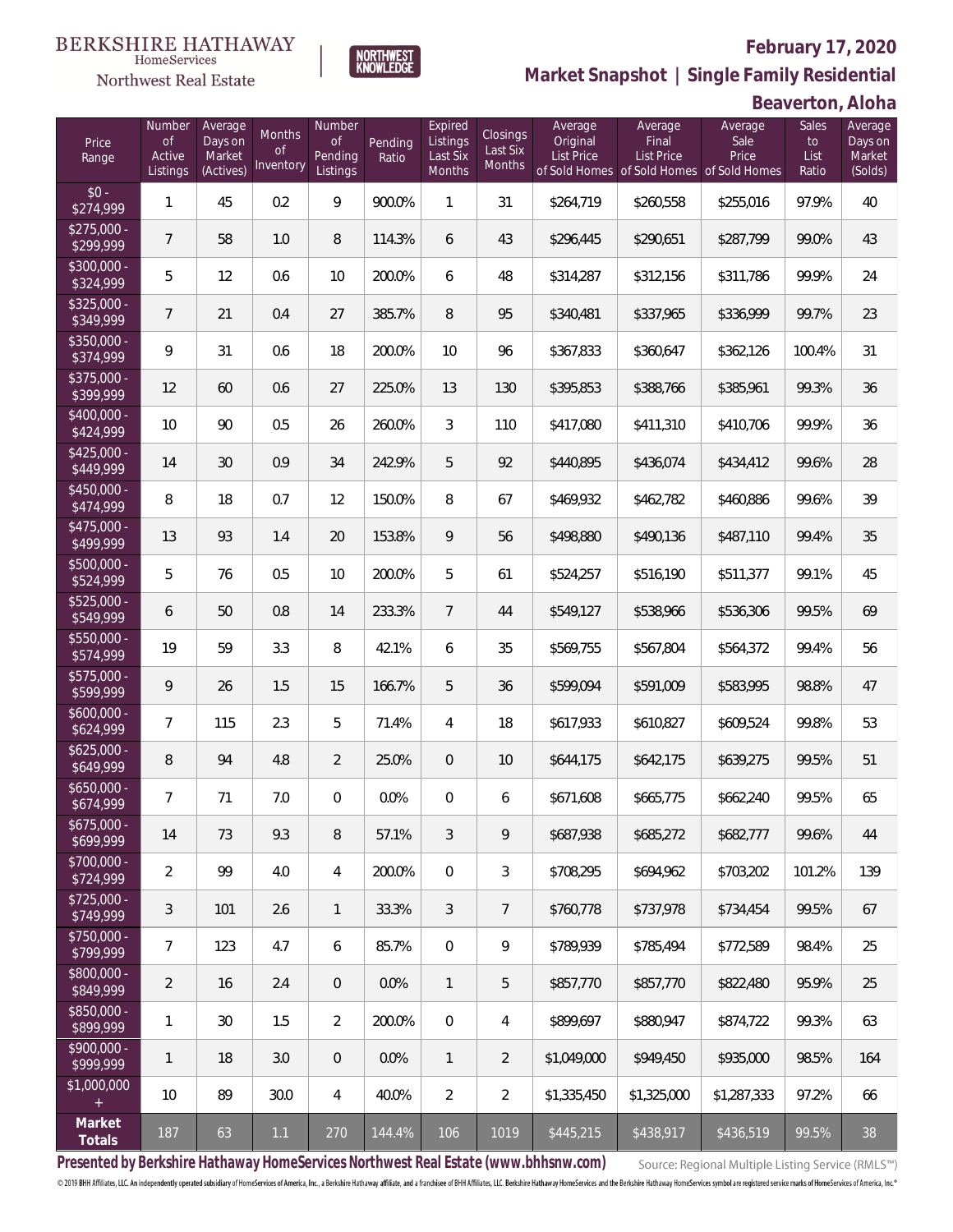### Northwest Real Estate



# **Market Snapshot | Single Family Residential**

**Tigard, Tualatin**

**February 17, 2020**

| Price<br>Range                   | Number<br>of<br>Active<br>Listings | Average<br>Days on<br>Market<br>(Actives) | Months<br>Οf<br>Inventory | Number<br><b>of</b><br>Pending<br>Listings | Pending<br>Ratio | Expired<br>Listings<br>Last Six<br>Months | Closings<br>Last Six<br>Months | Average<br>Original<br><b>List Price</b> | Average<br>Final<br>List Price<br>of Sold Homes of Sold Homes of Sold Homes | Average<br>Sale<br>Price | Sales<br>to<br>List<br>Ratio | Average<br>Days on<br>Market<br>(Solds) |
|----------------------------------|------------------------------------|-------------------------------------------|---------------------------|--------------------------------------------|------------------|-------------------------------------------|--------------------------------|------------------------------------------|-----------------------------------------------------------------------------|--------------------------|------------------------------|-----------------------------------------|
| $$0 -$<br>\$299,999              | $\overline{2}$                     | 38                                        | 0.9                       | 4                                          | 200.0%           | 3                                         | 13                             | \$297,283                                | \$290,806                                                                   | \$281,214                | 96.7%                        | 33                                      |
| $$300,000 -$<br>\$324,999        | 3                                  | 93                                        | 1.5                       | 6                                          | 200.0%           | $\mathbf{1}$                              | 12                             | \$329,456                                | \$318,456                                                                   | \$310,875                | 97.6%                        | 47                                      |
| $$325,000 -$<br>\$349,999        | 3                                  | 11                                        | 0.9                       | $\mathcal{G}$                              | 300.0%           | $\mathbf{1}$                              | 21                             | \$348,910                                | \$341,890                                                                   | \$338,819                | 99.1%                        | 58                                      |
| $$350,000 -$<br>\$374,999        | $\overline{2}$                     | 3                                         | 0.5                       | 8                                          | 400.0%           | 2                                         | 23                             | \$369,074                                | \$361,670                                                                   | \$360,326                | 99.6%                        | 35                                      |
| $$375,000 -$<br>\$399,999        | $\overline{a}$                     | 25                                        | 0.2                       | $\, 8$                                     | 400.0%           | 5                                         | 56                             | \$401,262                                | \$390,065                                                                   | \$387,366                | 99.3%                        | 39                                      |
| $$400,000 -$<br>\$424,999        | 3                                  | 13                                        | 0.3                       | 11                                         | 366.7%           | $\overline{2}$                            | 57                             | \$421,442                                | \$411,117                                                                   | \$411,203                | 100.0%                       | 34                                      |
| $$425,000 -$<br>\$449,999        | $\overline{2}$                     | 83                                        | 0.3                       | 21                                         | 1,050.0%         | 5                                         | 47                             | \$442,355                                | \$435,361                                                                   | \$436,263                | 100.2%                       | 28                                      |
| $$450,000 -$<br>\$474,999        | $\overline{7}$                     | 52                                        | 0.8                       | 14                                         | 200.0%           | 3                                         | 53                             | \$466,979                                | \$459,447                                                                   | \$461,406                | 100.4%                       | 30                                      |
| $$475,000 -$<br>\$499,999        | 11                                 | 30                                        | 1.3                       | 8                                          | 72.7%            | 3                                         | 49                             | \$497,157                                | \$487,871                                                                   | \$486,099                | 99.6%                        | 34                                      |
| $$500,000 -$<br>\$524,999        | 5                                  | 56                                        | 0.9                       | $7\overline{ }$                            | 140.0%           | 5                                         | 34                             | \$517,373                                | \$511,853                                                                   | \$510,122                | 99.7%                        | 51                                      |
| $$525,000 -$<br>\$549,999        | $\overline{7}$                     | 86                                        | 1.2                       | 11                                         | 157.1%           | $\overline{4}$                            | 35                             | \$542,660                                | \$536,998                                                                   | \$536,055                | 99.8%                        | 31                                      |
| $$550,000 -$<br>\$574,999        | 4                                  | 67                                        | 0.8                       | 6                                          | 150.0%           | 6                                         | 31                             | \$575,344                                | \$565,009                                                                   | \$560,660                | 99.2%                        | 54                                      |
| $$575,000 -$<br>\$599,999        | 7                                  | 47                                        | 1.5                       | $\overline{7}$                             | 100.0%           | $\overline{4}$                            | 28                             | \$601,671                                | \$589,491                                                                   | \$585,201                | 99.3%                        | 56                                      |
| $$600,000 -$<br>\$624,999        | 5                                  | 61                                        | 2.3                       | $\overline{2}$                             | 40.0%            | $\overline{4}$                            | 13                             | \$625,877                                | \$619,108                                                                   | \$615,954                | 99.5%                        | 48                                      |
| $$625,000 -$<br>\$649,999        | 12                                 | 67                                        | 6.5                       | 5                                          | 41.7%            | 3                                         | 11                             | \$634,089                                | \$631,647                                                                   | \$640,727                | 101.4%                       | 33                                      |
| $$650,000 -$<br>\$674,999        | 4                                  | 77                                        | 4.0                       | $\overline{4}$                             | 100.0%           | $\overline{2}$                            | 6                              | \$674,276                                | \$667,792                                                                   | \$666,220                | 99.8%                        | 38                                      |
| $$675,000 -$<br>\$699,999        | $\overline{7}$                     | 71                                        | 2.6                       | 3                                          | 42.9%            | 5                                         | 16                             | \$696,695                                | \$691,874                                                                   | \$686,703                | 99.3%                        | 34                                      |
| $\sqrt{$700,000}$ -<br>\$724,999 | 0                                  | N/A                                       | 0.0                       | $\overline{2}$                             | N/A              | $\mathbf 0$                               | 4                              | \$705,537                                | \$718,358                                                                   | \$710,490                | 98.9%                        | 74                                      |
| $$725,000 -$<br>\$749,999        | $\mathbf 0$                        | N/A                                       | 0.0                       | $\mathbf{1}$                               | N/A              | $\mathbf 0$                               | 4                              | \$751,225                                | \$741,050                                                                   | \$734,875                | 99.2%                        | 40                                      |
| $$750,000 -$<br>\$799,999        | 5                                  | 105                                       | 2.7                       | $\mathbf{1}$                               | 20.0%            | 5                                         | 11                             | \$786,952                                | \$781,402                                                                   | \$768,613                | 98.4%                        | 43                                      |
| $$800,000 -$<br>\$849,999        | 1                                  | 11                                        | 1.0                       | $\overline{2}$                             | 200.0%           | $\overline{2}$                            | 6                              | \$849,442                                | \$838,108                                                                   | \$822,000                | 98.1%                        | 50                                      |
| \$850,000 -<br>\$899,999         | $\overline{2}$                     | 99                                        | N/A                       | $\overline{2}$                             | 100.0%           | $\mathbf{1}$                              | 0                              | N/A                                      | N/A                                                                         | N/A                      | N/A                          | N/A                                     |
| $$900,000 -$<br>\$949,999        | $\mathbb O$                        | N/A                                       | 0.0                       | $\mathfrak{Z}$                             | N/A              | $\mathbf{1}$                              | 1                              | \$959,000                                | \$959,000                                                                   | \$922,949                | 96.2%                        | 36                                      |
| $$950,000 -$<br>\$999,999        | $\theta$                           | N/A                                       | 0.0                       | $\overline{2}$                             | N/A              | $\overline{2}$                            | $\mathfrak{Z}$                 | \$1,014,633                              | \$981,233                                                                   | \$962,667                | 98.1%                        | 70                                      |
| \$1,000,000<br>$+$               | 10                                 | 119                                       | 15.0                      | $\mathfrak{Z}$                             | 30.0%            | 5                                         | $\overline{4}$                 | \$1,567,250                              | \$1,534,750                                                                 | \$1,487,875              | 96.9%                        | 53                                      |
| Market<br>Totals                 | 104                                | 64                                        | $1.2$                     | 150                                        | 144.2%           | 74                                        | 538                            | \$504,555                                | \$496,080                                                                   | \$493,570                | 99.5%                        | 39                                      |

**Presented by Berkshire Hathaway HomeServices Northwest Real Estate (www.bhhsnw.com)**

Source: Regional Multiple Listing Service (RMLS™)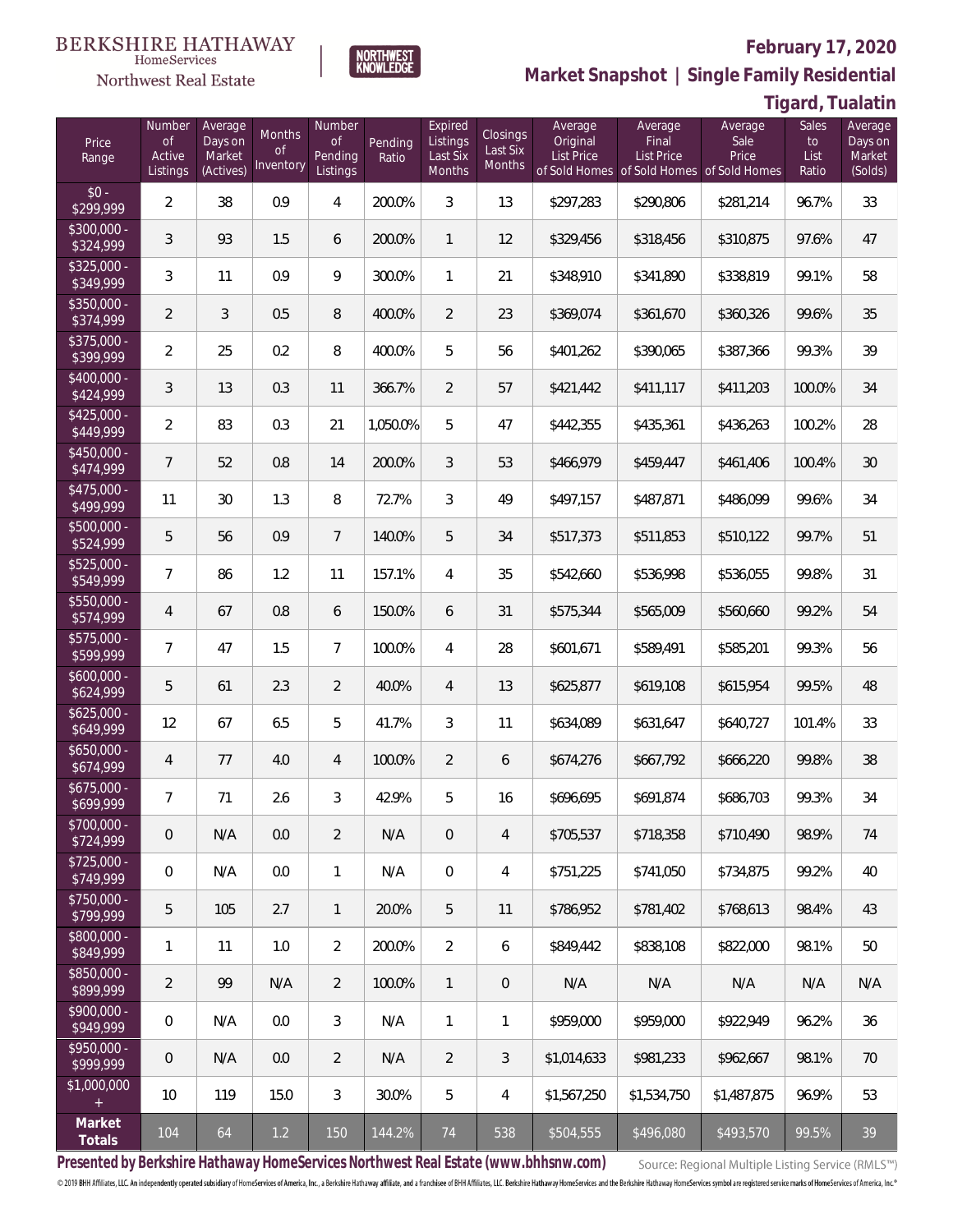### Northwest Real Estate



# **February 17, 2020**

**Market Snapshot | Single Family Residential**

**Sherwood**

| Price<br>Range                | Number<br>of<br>Active<br>Listings | Average<br>Days on<br>Market<br>(Actives) | Months<br>0f<br>Inventory | Number<br><b>of</b><br>Pending<br>Listings | Pending<br>Ratio | Expired<br>Listings<br>Last Six<br>Months | Closings<br>Last Six<br>Months | Average<br>Original<br><b>List Price</b> | Average<br>Final<br>List Price<br>of Sold Homes of Sold Homes | Average<br>Sale<br>Price<br>of Sold Homes | Sales<br>to<br>List<br>Ratio | Average<br>Days on<br>Market<br>(Solds) |
|-------------------------------|------------------------------------|-------------------------------------------|---------------------------|--------------------------------------------|------------------|-------------------------------------------|--------------------------------|------------------------------------------|---------------------------------------------------------------|-------------------------------------------|------------------------------|-----------------------------------------|
| $$0 -$<br>\$299,999           | 1                                  | 56                                        | 2.0                       | $\overline{2}$                             | 200.0%           | 1                                         | 3                              | \$291,267                                | \$288,267                                                     | \$289,933                                 | 100.6%                       | 53                                      |
| $$300,000 -$<br>\$324,999     | 1                                  | 11                                        | 0.7                       | $\overline{0}$                             | 0.0%             | $\mathbf{1}$                              | 9                              | \$311,617                                | \$310,505                                                     | \$312,111                                 | 100.5%                       | 26                                      |
| $$325,000 -$<br>\$349,999     | 1                                  | 39                                        | 0.5                       | $\mathbf{1}$                               | 100.0%           | $\overline{0}$                            | 11                             | \$341,808                                | \$339,936                                                     | \$339,336                                 | 99.8%                        | 28                                      |
| \$350,000 -<br>\$374,999      | 0                                  | N/A                                       | 0.0                       | $\overline{2}$                             | N/A              | $\overline{2}$                            | $7\overline{ }$                | \$377,757                                | \$370,486                                                     | \$365,529                                 | 98.7%                        | 53                                      |
| $$375,000 -$<br>\$399,999     | 1                                  | 6                                         | 0.4                       | 4                                          | 400.0%           | $\mathbf{1}$                              | 17                             | \$387,606                                | \$382,576                                                     | \$383,847                                 | 100.3%                       | 38                                      |
| $$400,000 -$<br>\$424,999     | $\overline{2}$                     | 18                                        | 0.5                       | $\overline{0}$                             | 0.0%             | $\mathbf{1}$                              | 23                             | \$420,187                                | \$414,026                                                     | \$413,622                                 | 99.9%                        | 37                                      |
| $$425,000 -$<br>\$449,999     | $\overline{0}$                     | N/A                                       | 0.0                       | $\mathbf{1}$                               | N/A              | $\mathbf{1}$                              | 18                             | \$440,028                                | \$435,750                                                     | \$436,239                                 | 100.1%                       | 25                                      |
| $$450,000 -$<br>\$474,999     | 1                                  | $\overline{4}$                            | 0.5                       | 3                                          | 300.0%           | $\overline{0}$                            | 11                             | \$479,132                                | \$469,990                                                     | \$461,636                                 | 98.2%                        | 46                                      |
| $$475,000 -$<br>\$499,999     | $\overline{0}$                     | N/A                                       | 0.0                       | $\mathbf{1}$                               | N/A              | $\overline{0}$                            | 14                             | \$492,871                                | \$486,493                                                     | \$485,100                                 | 99.7%                        | 36                                      |
| $$500,000 -$<br>\$524,999     | 1                                  | 13                                        | 0.9                       | $\mathbf{1}$                               | 100.0%           | $\overline{0}$                            | $\overline{7}$                 | \$528,890                                | \$518,179                                                     | \$509,000                                 | 98.2%                        | 34                                      |
| $$525,000 -$<br>\$549,999     | $\overline{0}$                     | N/A                                       | 0.0                       | $\mathbf{1}$                               | N/A              | $\overline{0}$                            | 10                             | \$546,033                                | \$543,528                                                     | \$537,990                                 | 99.0%                        | 27                                      |
| $$550,000 -$<br>\$574,999     | $\overline{2}$                     | 74                                        | 6.0                       | $\mathbf{1}$                               | 50.0%            | $\overline{0}$                            | $\overline{2}$                 | \$533,950                                | \$533,950                                                     | \$552,250                                 | 103.4%                       | $\overline{2}$                          |
| $$575,000 -$<br>\$599,999     | $\overline{a}$                     | 62                                        | 1.3                       | $\mathbf{1}$                               | 50.0%            | $\mathbf{1}$                              | 9                              | \$593,600                                | \$588,600                                                     | \$587,300                                 | 99.8%                        | 46                                      |
| $$600,000 -$<br>\$624,999     | $\mathbf{1}$                       | 3                                         | 1.0                       | 3                                          | 300.0%           | $\overline{0}$                            | 6                              | \$620,633                                | \$614,973                                                     | \$609,173                                 | 99.1%                        | 21                                      |
| $$625,000 -$<br>\$649,999     | $\overline{2}$                     | 25                                        | 1.5                       | 3                                          | 150.0%           | $\mathbf{1}$                              | 8                              | \$650,365                                | \$639,440                                                     | \$636,390                                 | 99.5%                        | 56                                      |
| $$650,000 -$<br>\$674,999     | $\overline{2}$                     | 34                                        | 12.0                      | $\overline{0}$                             | 0.0%             | $\overline{0}$                            | $\mathbf{1}$                   | \$699,900                                | \$699,900                                                     | \$665,000                                 | 95.0%                        | 54                                      |
| $$675,000 -$<br>\$699,999     | 0                                  | N/A                                       | 0.0                       | 4                                          | N/A              | $\overline{0}$                            | 1                              | \$699,900                                | \$699,900                                                     | \$690,774                                 | 98.7%                        | 56                                      |
| $$700,000 -$<br>\$724,999     | 0                                  | N/A                                       | 0.0                       | $\mathbf{1}$                               | N/A              | $\overline{0}$                            | $\mathbf{1}$                   | \$769,000                                | \$739.900                                                     | \$714,000                                 | 96.5%                        | 114                                     |
| $$725,000 -$<br>\$749,999     | 1                                  | $\overline{4}$                            | 3.0                       | $\overline{2}$                             | 200.0%           | $\overline{0}$                            | $\overline{2}$                 | \$787,450                                | \$762,450                                                     | \$728,750                                 | 95.6%                        | 130                                     |
| $$750,000 -$<br>\$799,999     | $\overline{0}$                     | N/A                                       | 0.0                       | $\overline{2}$                             | N/A              | $\mathbf{1}$                              | $\overline{2}$                 | \$795,000                                | \$782,500                                                     | \$765,000                                 | 97.8%                        | 51                                      |
| $$800,000 -$<br>\$899,999     | 1                                  | 32                                        | 1.5                       | $\mathbf{1}$                               | 100.0%           | $\boldsymbol{0}$                          | 4                              | \$894,950                                | \$860,950                                                     | \$854,975                                 | 99.3%                        | 140                                     |
| $$900,000 -$<br>\$999,999     | 6                                  | 97                                        | 7.2                       | $\overline{0}$                             | 0.0%             | $\mathbf{1}$                              | 5                              | \$1,005,980                              | \$995,980                                                     | \$963,980                                 | 96.8%                        | 40                                      |
| \$1,000,000 -<br>\$1,249,999  | 3                                  | 41                                        | 3.6                       | $\boldsymbol{0}$                           | 0.0%             | $\overline{2}$                            | 5                              | \$1,192,778                              | \$1,157,778                                                   | \$1,103,400                               | 95.3%                        | 110                                     |
| $$1,250,000 -$<br>\$1,499,999 | 5                                  | 143                                       | 10.0                      | $\overline{1}$                             | 20.0%            | $\mathbf{1}$                              | 3                              | \$1,321,667                              | \$1,321,667                                                   | \$1,301,667                               | 98.5%                        | 42                                      |
| \$1,500,000<br>$+$            | 5                                  | 174                                       | 15.0                      | 5                                          | 100.0%           | $\overline{2}$                            | $\overline{2}$                 | \$1,675,000                              | \$1,675,000                                                   | \$1,522,500                               | 90.9%                        | 44                                      |
| Market<br>Totals              | 38                                 | 76                                        | 1.3                       | 40                                         | 105.3%           | 16                                        | 181                            | \$542,261                                | \$534,990                                                     | \$528,033                                 | 98.7%                        | 42                                      |

**Presented by Berkshire Hathaway HomeServices Northwest Real Estate (www.bhhsnw.com)**

Source: Regional Multiple Listing Service (RMLS™)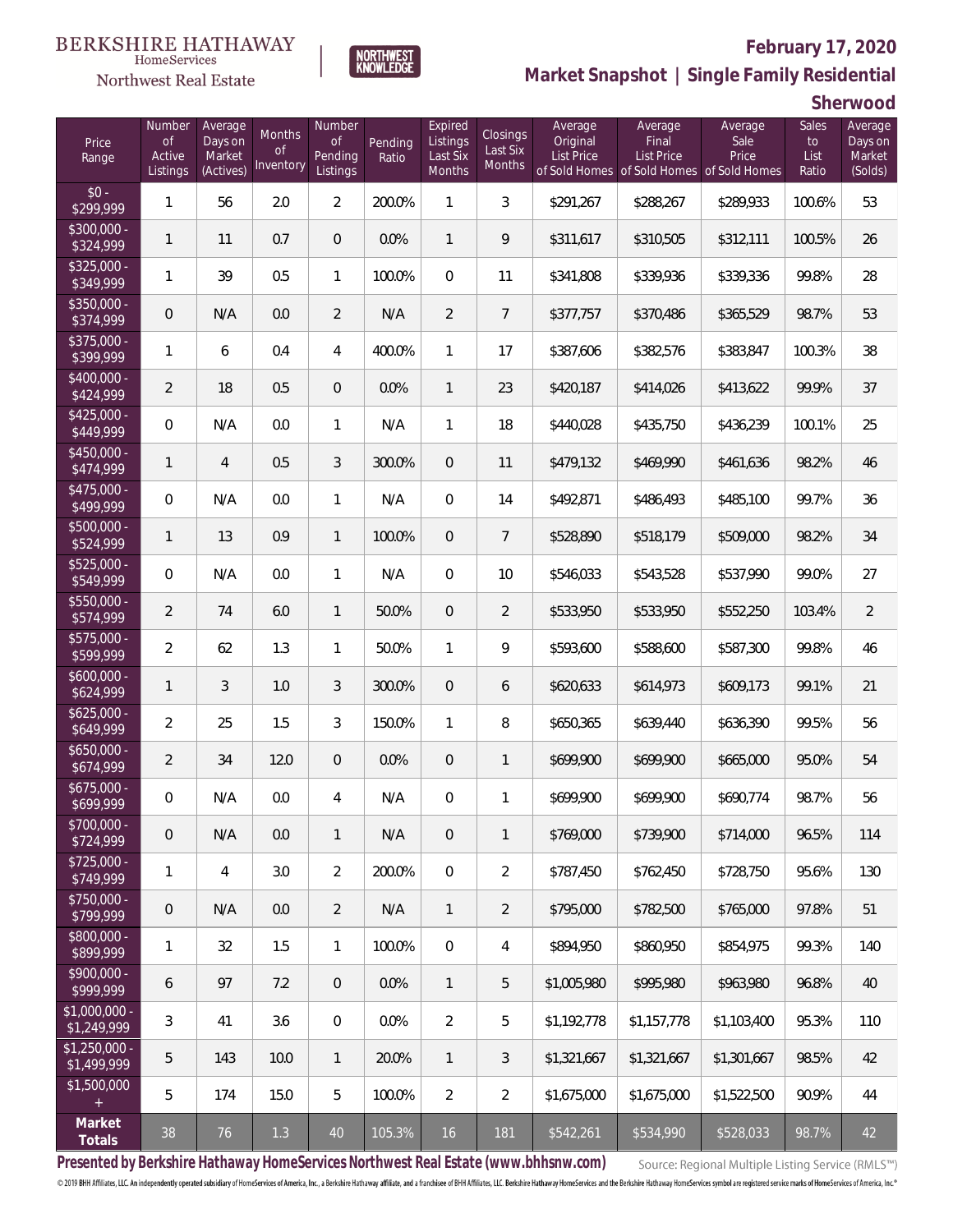

### **February 17, 2020**

**Market Snapshot | Single Family Residential**

**Wilsonville**

| Price<br>Range            | Number<br>of<br>Active<br>Listings | Average<br>Days on<br>Market<br>(Actives) | Months<br>Οf<br>Inventory | Number<br>Οf<br>Pending<br>Listings | Pending<br>Ratio | Expired<br>Listings<br>Last Six<br>Months | Closings<br>Last Six<br>Months | Average<br>Original<br><b>List Price</b> | Average<br>Final<br>List Price<br>of Sold Homes of Sold Homes of Sold Homes | Average<br>Sale<br>Price | Sales<br>to<br>List<br>Ratio | Average<br>Days on<br>Market<br>(Solds) |
|---------------------------|------------------------------------|-------------------------------------------|---------------------------|-------------------------------------|------------------|-------------------------------------------|--------------------------------|------------------------------------------|-----------------------------------------------------------------------------|--------------------------|------------------------------|-----------------------------------------|
| $$0 -$<br>\$299,999       | $\overline{0}$                     | N/A                                       | 0.0                       | $\overline{0}$                      | N/A              | $\overline{0}$                            | $\overline{2}$                 | \$290,950                                | \$278,700                                                                   | \$278,950                | 100.1%                       | 86                                      |
| $$300,000 -$<br>\$324,999 | $\overline{2}$                     | 65                                        | 4.0                       | 3                                   | 150.0%           | $\mathbf{1}$                              | 3                              | \$330,000                                | \$314,630                                                                   | \$309,551                | 98.4%                        | 74                                      |
| $$325,000 -$<br>\$349,999 | $\mathbf 0$                        | N/A                                       | 0.0                       | 3                                   | N/A              | $\boldsymbol{0}$                          | $\overline{2}$                 | \$338,950                                | \$338,950                                                                   | \$335,200                | 98.9%                        | 25                                      |
| \$350,000 -<br>\$374,999  | 3                                  | 49                                        | 2.3                       | $\overline{2}$                      | 66.7%            | $\mathbf 0$                               | 8                              | \$367,486                                | \$365,499                                                                   | \$363,684                | 99.5%                        | 9                                       |
| $$375,000 -$<br>\$399,999 | $\overline{2}$                     | 38                                        | 0.7                       | $\overline{2}$                      | 100.0%           | $\mathbf{1}$                              | 18                             | \$394,157                                | \$391,379                                                                   | \$388,457                | 99.3%                        | 29                                      |
| \$400,000 -<br>\$424,999  | 0                                  | N/A                                       | 0.0                       | 3                                   | N/A              | $\overline{4}$                            | 18                             | \$419,072                                | \$412,800                                                                   | \$410,522                | 99.4%                        | 36                                      |
| $$425,000 -$<br>\$449,999 | 4                                  | 32                                        | 1.8                       | 3                                   | 75.0%            | $\overline{4}$                            | 13                             | \$440,100                                | \$435,569                                                                   | \$435,692                | 100.0%                       | 28                                      |
| $$450,000 -$<br>\$474,999 | $\overline{2}$                     | 28                                        | 0.6                       | 3                                   | 150.0%           | $\overline{4}$                            | 20                             | \$469,110                                | \$462,565                                                                   | \$460,080                | 99.5%                        | 33                                      |
| $$475,000 -$<br>\$499,999 | 5                                  | 24                                        | 1.4                       | 3                                   | 60.0%            | $\overline{4}$                            | 22                             | \$500,945                                | \$492,995                                                                   | \$488,373                | 99.1%                        | 60                                      |
| \$500,000 -<br>\$524,999  | $\overline{2}$                     | 223                                       | 0.8                       | $\mathbf{1}$                        | 50.0%            | $\mathbf{1}$                              | 15                             | \$527,986                                | \$515,406                                                                   | \$512,153                | 99.4%                        | 62                                      |
| \$525,000 -<br>\$549,999  | 3                                  | 208                                       | 1.1                       | 9                                   | 300.0%           | $\mathbf{1}$                              | 16                             | \$540,431                                | \$539,331                                                                   | \$536,565                | 99.5%                        | 27                                      |
| \$550,000 -<br>\$574,999  | 3                                  | 57                                        | 3.0                       | 3                                   | 100.0%           | $\mathbf{1}$                              | 6                              | \$570,467                                | \$558,717                                                                   | \$556,868                | 99.7%                        | 36                                      |
| \$575,000 -<br>\$599,999  | $\overline{7}$                     | 95                                        | 7.0                       | $\mathbf{1}$                        | 14.3%            | 1                                         | 6                              | \$592,458                                | \$587,317                                                                   | \$586,283                | 99.8%                        | 90                                      |
| $$600,000 -$<br>\$624,999 | 4                                  | 103                                       | 4.0                       | 3                                   | 75.0%            | $\mathbf{1}$                              | 6                              | \$641,217                                | \$627,283                                                                   | \$618,217                | 98.6%                        | 55                                      |
| $$625,000 -$<br>\$649,999 | 3                                  | 72                                        | 3.0                       | $\overline{2}$                      | 66.7%            | $\overline{0}$                            | 6                              | \$663,950                                | \$648,550                                                                   | \$638,067                | 98.4%                        | 38                                      |
| $$650,000 -$<br>\$674,999 | 1                                  | 167                                       | 3.0                       | $\overline{2}$                      | 200.0%           | $\overline{0}$                            | $\overline{2}$                 | \$664,500                                | \$654,500                                                                   | \$650,000                | 99.3%                        | 39                                      |
| \$675,000 -<br>\$699,999  | 1                                  | 103                                       | 6.0                       | 1                                   | 100.0%           | 1                                         | 1                              | \$725,000                                | \$699,500                                                                   | \$690,000                | 98.6%                        | 46                                      |
| $$700,000 -$<br>\$724,999 | 0                                  | N/A                                       | N/A                       | $\overline{0}$                      | N/A              | $\overline{0}$                            | $\overline{0}$                 | N/A                                      | N/A                                                                         | N/A                      | N/A                          | N/A                                     |
| $$725,000 -$<br>\$749,999 | $\overline{0}$                     | N/A                                       | 0.0                       | $\overline{0}$                      | N/A              | $\mathbf{0}$                              | $\overline{2}$                 | \$744,900                                | \$739,900                                                                   | \$734,500                | 99.3%                        | 43                                      |
| $$750,000 -$<br>\$774,999 | 1                                  | 31                                        | N/A                       | $\overline{0}$                      | 0.0%             | $\overline{0}$                            | 0                              | N/A                                      | N/A                                                                         | N/A                      | N/A                          | N/A                                     |
| $$775,000 -$<br>\$799,999 | 3                                  | 63                                        | 18.0                      | $\overline{2}$                      | 66.7%            | $\overline{0}$                            | 1                              | \$775,000                                | \$775,000                                                                   | \$793,000                | 102.3%                       | $\overline{7}$                          |
| $$800,000 -$<br>\$824,999 | 0                                  | N/A                                       | N/A                       | $\overline{1}$                      | N/A              | $\mathbf{1}$                              | 0                              | N/A                                      | N/A                                                                         | N/A                      | N/A                          | N/A                                     |
| $$825,000 -$<br>\$849,999 | $\overline{2}$                     | 87                                        | N/A                       | $\overline{0}$                      | 0.0%             | $\overline{0}$                            | 0                              | N/A                                      | N/A                                                                         | N/A                      | N/A                          | N/A                                     |
| $$850,000 -$<br>\$899,999 | 4                                  | 62                                        | 12.0                      | $\overline{0}$                      | 0.0%             | $\overline{2}$                            | $\overline{2}$                 | \$1,002,000                              | \$877,500                                                                   | \$852,500                | 97.2%                        | 102                                     |
| \$900,000<br>$+$          | 9                                  | 114                                       | 6.0                       | 3                                   | 33.3%            | $\overline{7}$                            | 9                              | \$1,445,932                              | \$1,379,254                                                                 | \$1,293,322              | 93.8%                        | 73                                      |
| Market<br>Totals          | 61                                 | 84                                        | 2.1                       | 50                                  | 82.0%            | 34                                        | 178                            | \$543,054                                | \$531,804                                                                   | \$524,262                | 98.6%                        | $44$                                    |

**NORTHWEST**<br>KNOWLEDGE

**Presented by Berkshire Hathaway HomeServices Northwest Real Estate (www.bhhsnw.com)**

Source: Regional Multiple Listing Service (RMLS™)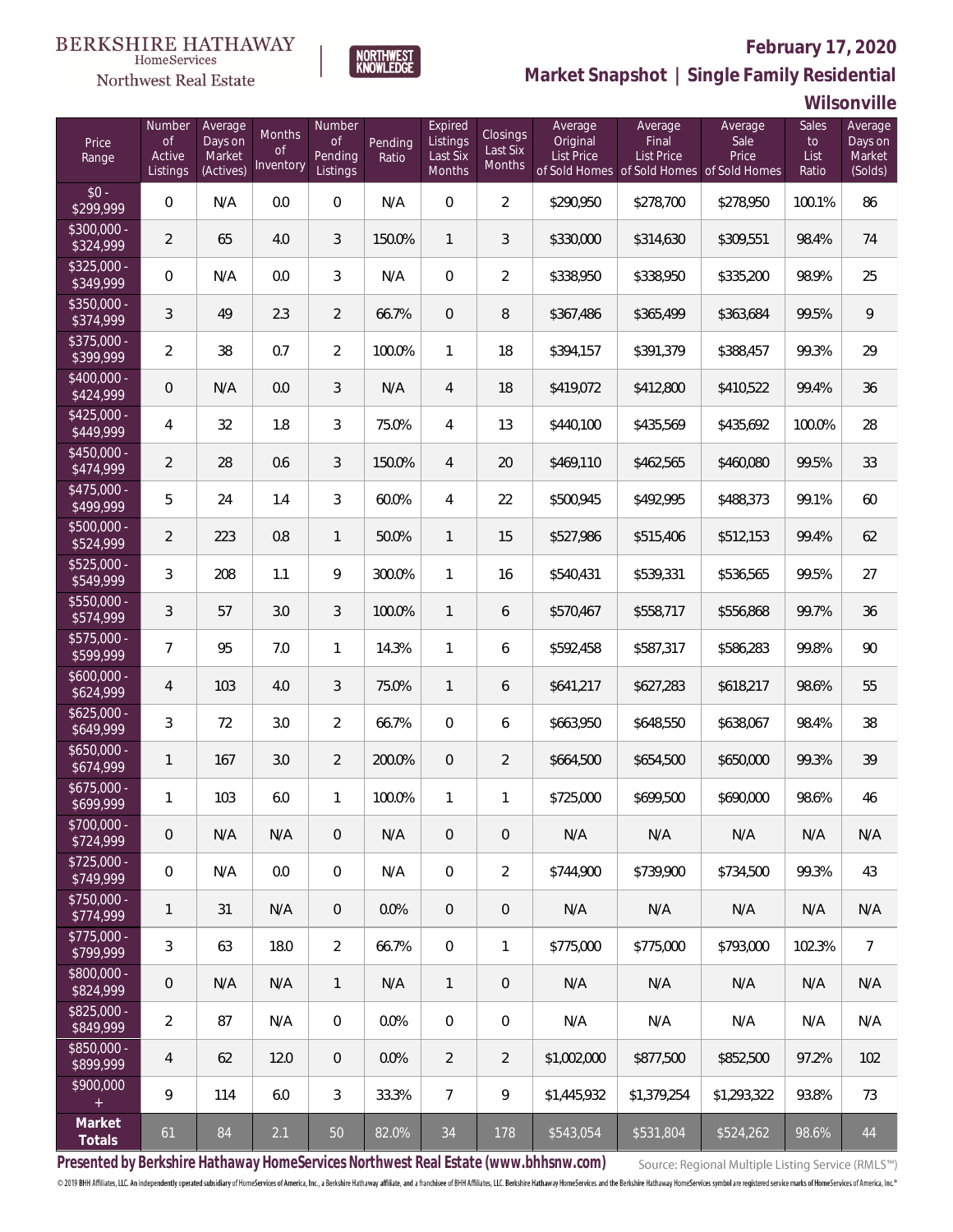

### **February 17, 2020**

**Market Snapshot | Single Family Residential**

**Hillsboro**

| Price<br>Range            | Number<br>of<br>Active<br>Listings | Average<br>Days on<br>Market<br>(Actives) | Months<br>0f<br>Inventory | Number<br>Οf<br>Pending<br>Listings | Pending<br>Ratio | Expired<br>Listings<br>Last Six<br>Months | Closings<br>Last Six<br><b>Months</b> | Average<br>Original<br><b>List Price</b> | Average<br>Final<br>List Price<br>of Sold Homes of Sold Homes of Sold Homes | Average<br>Sale<br>Price | Sales<br>to<br>List<br>Ratio | Average<br>Days on<br>Market<br>(Solds) |
|---------------------------|------------------------------------|-------------------------------------------|---------------------------|-------------------------------------|------------------|-------------------------------------------|---------------------------------------|------------------------------------------|-----------------------------------------------------------------------------|--------------------------|------------------------------|-----------------------------------------|
| $$0 -$<br>\$249,999       | $\mathbf{1}$                       | 179                                       | 1.2                       | $\mathbf{0}$                        | 0.0%             | 1                                         | 5                                     | \$254,800                                | \$224,780                                                                   | \$198,000                | 88.1%                        | 92                                      |
| $$250.000 -$<br>\$274,999 | 1                                  | 11                                        | 1.0                       | $\overline{2}$                      | 200.0%           | $\overline{0}$                            | 6                                     | \$277,283                                | \$268,950                                                                   | \$262,167                | 97.5%                        | 49                                      |
| $$275,000 -$<br>\$299,999 | 5                                  | 64                                        | 1.6                       | 8                                   | 160.0%           | $\overline{4}$                            | 19                                    | \$290,645                                | \$286,939                                                                   | \$286,657                | 99.9%                        | 28                                      |
| \$300,000 -<br>\$324,999  | 5                                  | 18                                        | 1.2                       | $\overline{7}$                      | 140.0%           | $\mathbf{1}$                              | 25                                    | \$317,528                                | \$314,374                                                                   | \$313,558                | 99.7%                        | 31                                      |
| $$325,000 -$<br>\$349,999 | $\overline{7}$                     | 95                                        | 0.7                       | 20                                  | 285.7%           | $\overline{4}$                            | 64                                    | \$344,946                                | \$337,959                                                                   | \$337,896                | 100.0%                       | 36                                      |
| \$350,000 -<br>\$374,999  | 8                                  | 33                                        | 0.5                       | 13                                  | 162.5%           | 8                                         | 91                                    | \$369,060                                | \$363,017                                                                   | \$361,628                | 99.6%                        | 34                                      |
| $$375,000 -$<br>\$399,999 | 19                                 | 29                                        | 1.2                       | 29                                  | 152.6%           | 10                                        | 94                                    | \$405,395                                | \$398,165                                                                   | \$386,500                | 97.1%                        | 40                                      |
| \$400,000 -<br>\$424,999  | 5                                  | 61                                        | 0.4                       | 13                                  | 260.0%           | $\overline{7}$                            | 75                                    | \$418,188                                | \$410,748                                                                   | \$410,558                | 100.0%                       | 34                                      |
| $$425,000 -$<br>\$449,999 | 8                                  | 44                                        | 0.9                       | 13                                  | 162.5%           | 8                                         | 54                                    | \$438,036                                | \$432,931                                                                   | \$434,205                | 100.3%                       | 36                                      |
| \$450,000 -<br>\$474,999  | 8                                  | 46                                        | 0.9                       | 14                                  | 175.0%           | 9                                         | 51                                    | \$464,379                                | \$461,460                                                                   | \$461,451                | 100.0%                       | 30                                      |
| $$475,000 -$<br>\$499,999 | 10                                 | 74                                        | 1.6                       | 10                                  | 100.0%           | 5                                         | 37                                    | \$499,498                                | \$490,624                                                                   | \$485,319                | 98.9%                        | 43                                      |
| \$500,000 -<br>\$524,999  | 5                                  | 17                                        | 0.9                       | 11                                  | 220.0%           | $\overline{0}$                            | 35                                    | \$521,591                                | \$515,154                                                                   | \$511,688                | 99.3%                        | 51                                      |
| \$525,000 -<br>\$549,999  | 6                                  | 75                                        | 1.1                       | 13                                  | 216.7%           | $\overline{2}$                            | 34                                    | \$546,364                                | \$539,476                                                                   | \$538,541                | 99.8%                        | 73                                      |
| $$550,000 -$<br>\$574,999 | 8                                  | 128                                       | 2.1                       | 10                                  | 125.0%           | 3                                         | 23                                    | \$566,063                                | \$561,280                                                                   | \$560,959                | 99.9%                        | 37                                      |
| \$575,000 -<br>\$599,999  | 10                                 | 113                                       | 3.3                       | 10                                  | 100.0%           | $\overline{4}$                            | 18                                    | \$602,792                                | \$589,403                                                                   | \$587,388                | 99.7%                        | 87                                      |
| $$600,000 -$<br>\$624,999 | 8                                  | 67                                        | 3.7                       | 6                                   | 75.0%            | $\overline{2}$                            | 13                                    | \$626,072                                | \$617,788                                                                   | \$612,277                | 99.1%                        | 54                                      |
| $$625,000 -$<br>\$649,999 | 6                                  | 113                                       | 4.5                       | 3                                   | 50.0%            | 1                                         | 8                                     | \$661,056                                | \$646,056                                                                   | \$640,139                | 99.1%                        | 84                                      |
| $$650,000 -$<br>\$674,999 | 1                                  | 45                                        | 2.0                       | $\overline{0}$                      | 0.0%             | $\overline{0}$                            | 3                                     | \$675,733                                | \$669,900                                                                   | \$658,267                | 98.3%                        | 57                                      |
| $$675,000 -$<br>\$699,999 | 4                                  | 99                                        | 3.4                       | 3                                   | 75.0%            | $\overline{0}$                            | $\overline{7}$                        | \$695,214                                | \$684,786                                                                   | \$682,550                | 99.7%                        | 61                                      |
| $$700,000 -$<br>\$749,999 | 5                                  | 77                                        | 4.3                       | 5                                   | 100.0%           | $\mathbf{1}$                              | 7                                     | \$734,211                                | \$717,068                                                                   | \$722,167                | 100.7%                       | 46                                      |
| $$750,000 -$<br>\$799,999 | 0                                  | N/A                                       | 0.0                       | $\overline{4}$                      | N/A              | $\mathbf{1}$                              | 4                                     | \$784,475                                | \$781,975                                                                   | \$774,225                | 99.0%                        | 62                                      |
| \$800,000 -<br>\$849,999  | 4                                  | 213                                       | 8.0                       | 5                                   | 125.0%           | $\mathbf{0}$                              | 3                                     | \$848,104                                | \$831,437                                                                   | \$831,667                | 100.0%                       | 64                                      |
| \$850,000 -<br>\$899,999  | 4                                  | 169                                       | 4.8                       | 3                                   | 75.0%            | $\overline{0}$                            | 5                                     | \$883,580                                | \$873,580                                                                   | \$867,000                | 99.2%                        | 71                                      |
| $$900,000 -$<br>\$999,999 | 3                                  | 128                                       | 4.5                       | 3                                   | 100.0%           | 3                                         | 4                                     | \$935,500                                | \$922,975                                                                   | \$931,511                | 100.9%                       | 26                                      |
| \$1,000,000               | 8                                  | 140                                       | 6.9                       | $\overline{2}$                      | 25.0%            | $\overline{7}$                            | 7                                     | \$1,224,286                              | \$1,265,950                                                                 | \$1,233,389              | 97.4%                        | 50                                      |
| Market<br>Totals          | 149                                | 78                                        | 1.3                       | 207                                 | 138.9%           | 81                                        | 692                                   | \$456,537                                | \$450,100                                                                   | \$446,983                | 99.3%                        | 42                                      |

**NORTHWEST**<br>KNOWLEDGE

**Presented by Berkshire Hathaway HomeServices Northwest Real Estate (www.bhhsnw.com)**

Source: Regional Multiple Listing Service (RMLS™)